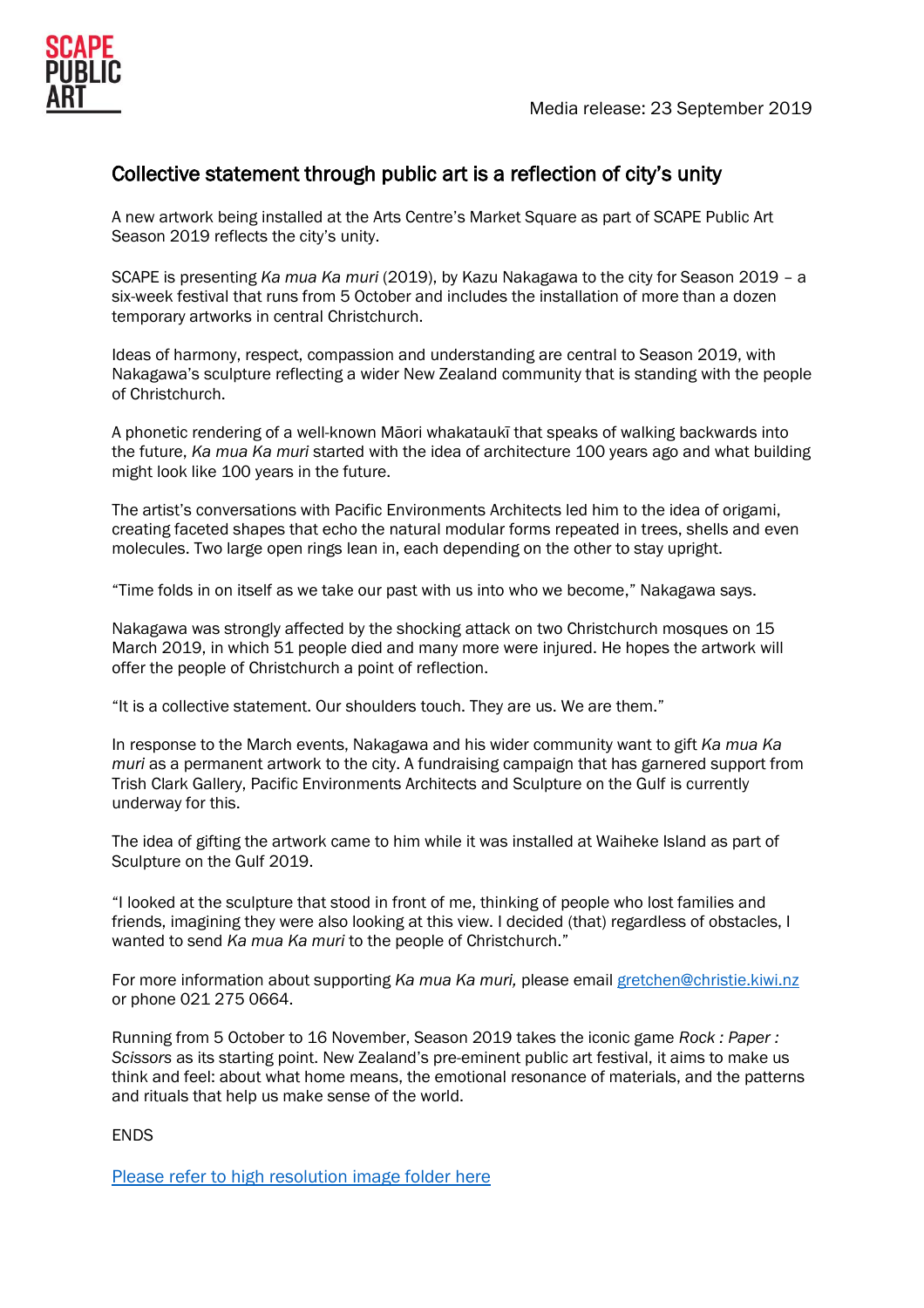



Kazu Nakagawa *Ka mua Ka muri* 2019. Image courtesy of the artist and SCAPE Public Art.

#### About the artist

Kazu Nakagawa was born in Tokyo, moved to New Zealand in 1986 and now lives in Waiheke Island.

He began by studying engineering and navigation and has worked as a product designer, graphic designer and furniture maker.

As an artist, he has exhibited extensively, including recent group exhibitions *Here: Kupe to Cook,* Pataka, Porirua (2019), *Sculpture on the Gulf,* Waiheke Island (2003-2019) and *Carving Water Painting Voice,* New Zealand Maritime Museum, Auckland (2018).

In 2015 his art-integration project for the Waiheke Library, commissioned by Auckland Council's Public Art Fund with Pacific Environments Architects, was awarded the Overall Supreme Award and Commercial Architectural Excellence at the Resene Timber Design Awards.

## About the SCAPE Public Art Trust

SCAPE Public Art installs public art in Christchurch all year round, with a focus on the annual public art festival Seasons. SCAPE is the Christchurch expert in the installation of public art, and the SCAPE Public Art Seasons are New Zealand's premier public art events.

Held in Christchurch's central city public spaces and supported through a range of partnerships, the Seasons showcase leading national and international contemporary artists, and provide a springboard for emerging local talent. Artworks in the Seasons are created as a result of close collaboration between art and business. This is a highly regarded model worldwide.